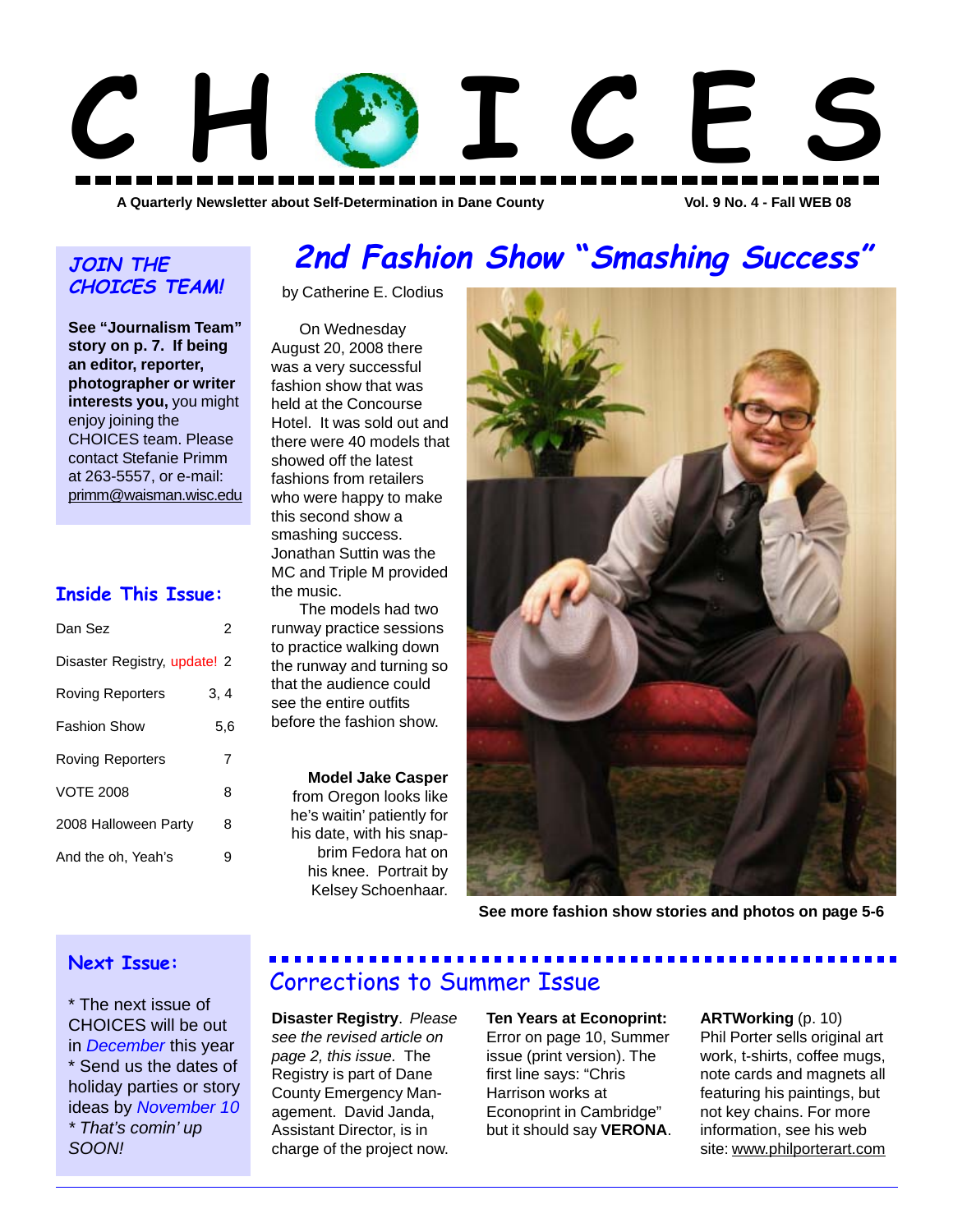# **Catherine Asks Dan \* the Burning Questions** by Catherine Clodius



*Dan talks to Catherine about budget, Family Care*

I had the deep honor of meeting with Dan Rossiter of Dane County Human Services and I asked a few important questions.

I asked about his background and he received his undergraduate degree in Geology and his masters in Public Service administration.

I asked what budget cutbacks does he see happening once the board has passed the budget. The deduction will be 3.75%. Vocational and residential agencies and the Support Brokers will need to make the cuts for consumers.

Mr. Rossiter sees larger group homes opening up but he feels this is only

temporary once the war has ended and then disabilities and schools will get more funding.

I asked Mr. Rossiter to look into a crystal ball regarding people with disabilities and he told me that it's been the cloudiest he has ever seen. He feels that the very near future, the next 10 years, will be most difficult. This is also due to people becoming older (baby boomers) in the next several years and needing more care but there will be a shortage of direct care staff. There will be a small amount of people to take care of our elderly. Funding will be tough for the next 10 years and the need to

maintain a quality of life remains.

My fourth question was what is the latest news of the Family Care program? His answer is Family Care is excellent, superb for most of the 72 counties but for another 12 counties is very much a challenge and the 12 counties will get a cutback. The state wants Dane County to give back to the state millions of dollars and Dane county wants to give back less than that amount.

**Dan Rossiter is the Manager** *of Developmental Disabilities Services in Dane County.*



*New Program will help connect people with disabilities to resources during a disaster*

# **Disaster Voluntary Registry** - *corrected information* by Jeffrey Johnson

## *We Goofed*

Our summer issue included some confusing information about the Disaster Registry. Please read this article about an important service available to you.

There is a new program in Dane County called the Disaster Assistance Voluntary Registry. They will help provide more resources during a disaster for people with dis-abilities. No one can predict when a disaster will happen but people with a disability can plan ahead by having supply kits on hand when a disaster does happen.

The Disaster Assistance

Voluntary Registry program works with Dane County Emergency Management. Dane County wants to have as many people with disabilities register as possible. They will have a computer database with all of the person's important information in it. They will update their information once per year. You can choose to have your name taken off the list at any time. This infor-mation can only be used by the disaster responders that manage the data base.

Before there is a disaster you can find information on what to do in different disasters by looking at their website at

#### www.countyofdane.com/

ems/ Scroll down to Disaster Assistance Voluntary Registry link. You could also phone at 608-266-

4330. David Janda is now in charge of the Disaster Registry Program. Jane Bloss, mentioned in the previous issue, has taken a new job and is no longer involved.

The Red Cross has a check list for what you might need if a disaster happens. You can go to the Red Cross website where you can buy a disaster kit or get information about survival kits. Their website is www.redcross.org and you can also go to www.ready.gov for information. I looked on the Red Cross website at one of disaster kits. Some of the items in it were a personal hygiene comfort kit (shampoo/body wash, washcloth, toothpaste, comb, and deodorant) and a First Aid

and Emergency Prepared-

ness Guide.

CHOICES is sponsored by Dane County Dept of Human Services, Adult Community Services Division, Madison Wisconsin

**The next issue of CHOICES will be out in December. Let us know the dates of holiday parties or story ideas by November 10...That's comin' up soon!**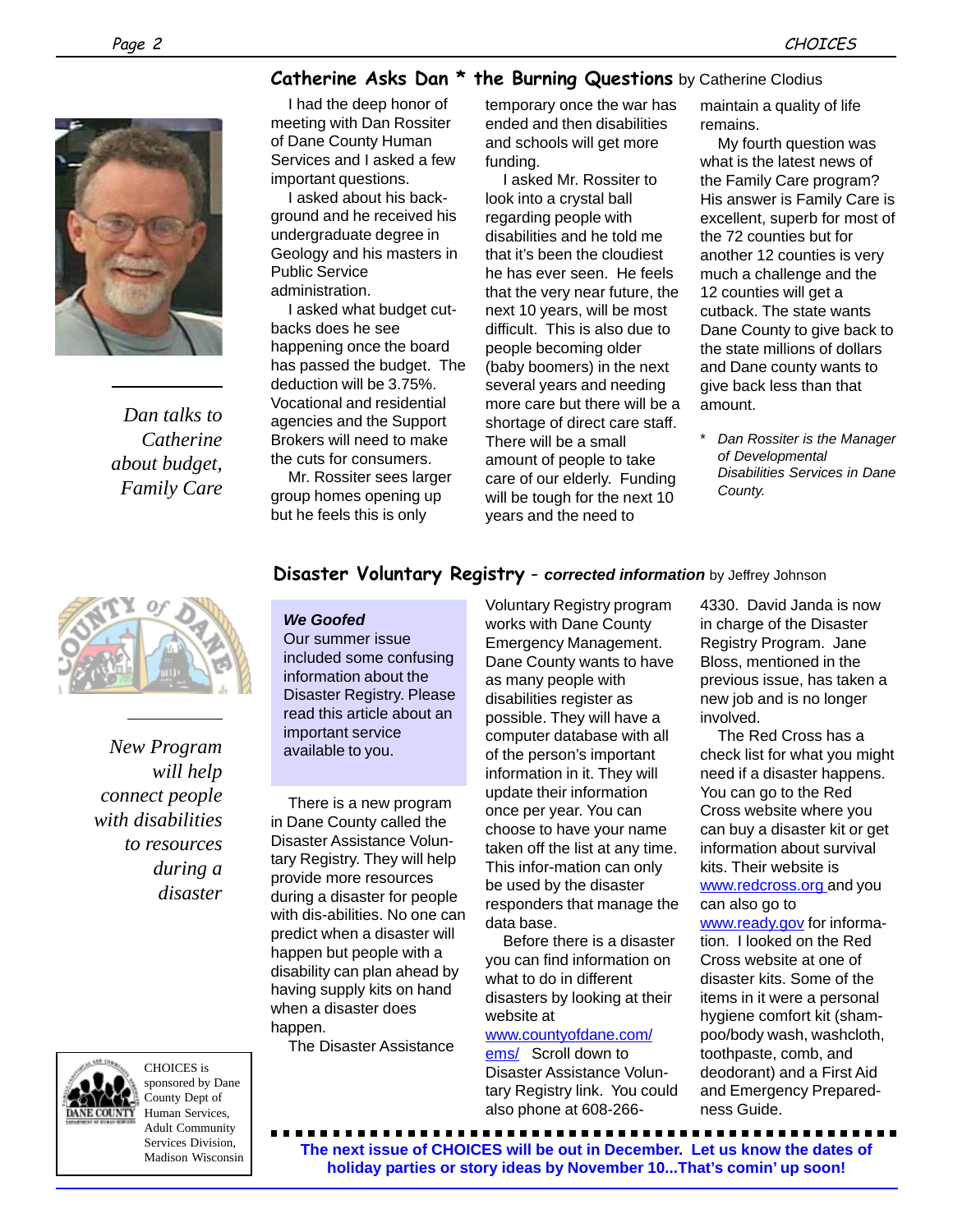# **Our Environment: Stories by Emily**

by Emily Datta

## **To Feel Free as a Bird!**

Look up high in the warm, bright sunny sky. Do



you see a bird flying as quick as a butterfly?! Flying, gliding and soaring high no wonder

they're so free up in the sky.

In tall trees there is a cool, crisp breeze gently lifting up birds to fly free with such ease. Birds build nests made of branches, twigs and brush which are thistle from bushes to a thrush. Standing, landing and poking around the birds always find worms in the ground. They are neat and so sweet, when the birds sing it sounds like a tweet. Birds are happy and so free, so the poachers should back off and leave them be!

#### **Endangered Animals in the Henry Vilas Zoo**

Hello and welcome to the Henry Vilas Zoo! It is an amazing place to visit and watch all of the endangered animals play. These animals are in danger of becoming extinct because the poachers are always hunting them



down too much! The Henry Vilas Zoo is a fully equipped, huge, secured, and well kept

place for the endangered animals to live and be well taken care of. The zoo has different species of endangered animals, such as apes, elephants, lizards, amphibians, otters, sea lions, lions & tigers, penguins, bears, parrots and peacocks, etc. The zookeepers help keep the endangered animals

healthy and active in their caged temporary homes. The zookeepers take care of the animals needs by, first they bathe and feed the animals their special diet meals inside their caged temporary homes. Second, the zookeepers provide the medical help by taking the animals to the veterinarian in order to take care of the animals health conditions. Next, the zoo-keepers also transport the healthy, strong animals out of the zoo and set them free back into the wilderness!

**How useful are** the animals. In conclusion to this story on endangered animals in the Henry Vilas Zoo, all of the endangered animals in the zoo are well taken care of by the zookeepers who are good at heart along with

**Recycling Bins?** Did you ever wonder why there are billions of useful recycling bins everywhere in the world? These recycling bins are very clever and useful in several ways in order to keep our planet organized, healthy, clean, and tidy.

Let me explain how we keep our planet organized, healthy, clean, and tidy. First we label the recycling bins with a green arrowed sign, so that way we know where to place our recyclables. Second, we separate our recyclables into four items, such as paper, plastic, metal and cans. Next the recycling trucks come to everyone's homes to collect the bagged recyclables from their front lawn curb sites.

In conclusion to this story about how useful are recycling bins, these bins are very helpful to billions of people world wide for

instance, city lakes, streams, parks and school playgrounds etc. Not only can we reuse our trash and separate them out, we also can reduce, reduce the amount of trash which saves our forest trees and reuse them over and over again.

# **Kaske Kronicles**

by Tom Kaske **Roommates are Great People**

All people who live in apartments always need good roommates to live with.

Roommates like to go out together and have fun. Roommates like to go to movies, dancing, out to eat, and sporting events. Roommates like to get involved in groups. Roommates are great people.

# **LOV-YA LOV-Dane Young Adults**

Hi there, my name is Greg, from the leadership team. I want to say thank you to those who came to the "boating party."

It was fun for all the young adults! Thank you to the parents for helping us plan it and thanks to the young adults for coming, from all the LOV-YA leaders.

For future event information: Stefanie Primm or Amanda Bell primm@waisman.wisc.edu or bell@waisman.wisc.edu

# **Lenore's CD Reviews**

by Lenore Rosenberg

I am Lenore and I love all types of music! In each CHOICES, I will tell you about the best CDs in the 50s, 60s, 70s, Blues, and Country Gospel. Here are my favorite CDs of the month:

*50s: Best of Carl Mann.* He is a good singer and sings "Mona Lisa." This CD sounds happy.

*60s: Aretha Franklin, Respect.* She was the Queen of Soul. She has a really deep voice.

*70s: Creedence Clearwater Revival, Revisited.* I went to their concert at a casino. They play their instruments very well.

*Blues: Rosco Gordon, I'm Gonna Shake It.* I saw him play in Nashville and I even got to hug him. I like his songs. You should also get Betty Lavette, *Souvenirs*. I met her long ago and I even gave her a kiss and got her autograph. She is really nice and a good singer.

*Country Gospel: Conway Twitty, The Conway Twitty Collection.* I love his songs. He has a really good voice. You should also buy anything by the Carter family, especially June Carter Cash. I really miss June Carter Cash and Johnny Cash since they passed away.

Check back in next time for more ideas about which CDs to buy!



**CHOICES will be out in** *December* **this year.**

 **\* Let us know the dates of holiday parties or story ideas by**

**November 10!**

*That's comin' up soon!*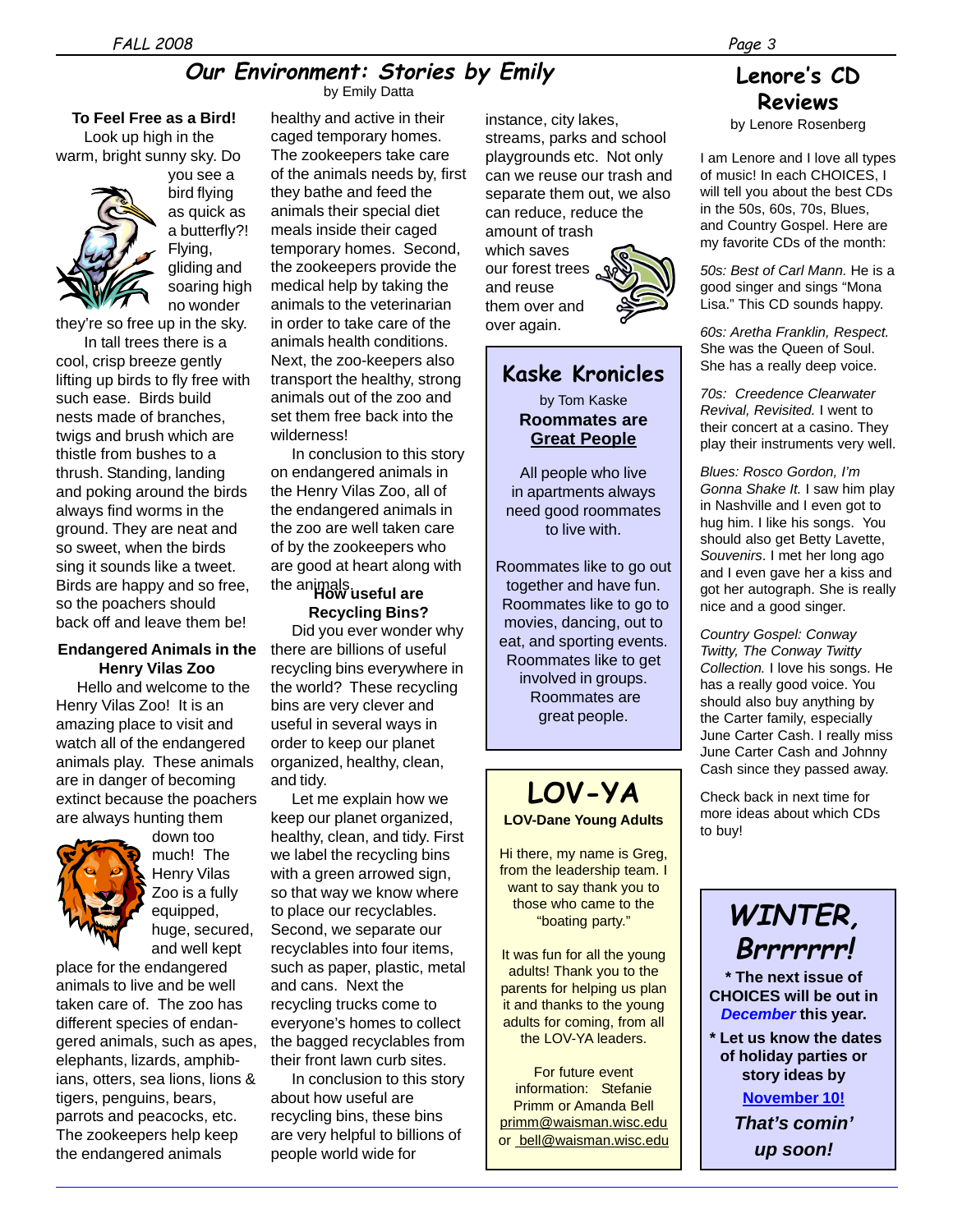# Affordable **Shredding BURGARY**

# **Document Destruction** and Recycling Services

# **Richard's New Business Minces Words**

by Jeffrey Johnson

Shannon Munn and Shannel Trudeau-Yancey helped Richard Hutter set-up his own paper shredding business, Affordable Shredding. Before starting his own business Richard was underemployed. Richard started shredding paper at school as a volunteer job. He shreds paper well but it is hard to find employment. Richard has made more in the past few months then he did in the past few years.

Richard shreds paper and does some courier work. He and his team are still working out how much he will make. Richard started

Affordable Shredding in February 2008. Richard is on pace to make minimum wage soon.

Richard is an active person and this work has given him the opportunity to have something to do. He also likes his job. Richard is a National Association of Information Destruction (NAID) member (portable shredding). This shows that he follows guidelines set in place by the National Association of Information Destruction.

Richard uses a cross cut shredder that he got through DVR. He is a non-reader/nonwriter, which is a plus since he can't reproduce any of the materials that he shreds. All the shredding Richard does will be recycled. Richard can shred 17 to 20 pounds of paper an hour. Affordable Shredding can pick up their customers' material to be shredded, customers can drop it off or Affordable Shredding can also come to a customer and shred on site.

To hire Richard for a shredding job, please contact Chris or Jennifer at:

**Affordable Shredding 608-833-7170**

## Page 4 CHOICES

## **How To Lose Weight & Feel Better** by Jeffrey Johnson

I interviewed Dan Grosse who works at an agency called MARC of Mt. Horeb. Dan had to stay at the hospital for a few days earlier this year because he had a blood clot in his leg. It made his leg swell up. The doctor told Dan he needed to lose some weight and start exercising. He went on an 1800 calorie a day diet. By doing this he hoped he would feel much better.

Dan's team is really honing in on the type of exercise that is enjoyable for him, instead of working him like a drill sergeant on physical activities he doesn't enjoy. For exercise, Dan likes the pool and plays

> Dan lost 31 pounds between March and July

some water games. When he is in the pool he likes to use a noodle to help him swim in the deep end. Exercising helped him lose the weight. He is going to summer camp called Badger Camp. When he is there he will swim and dance.

So far Dan has lost 31 pounds between March and July. He has not met his goal yet on how much weight he wants to lose but he is on the right track. His support people have been helping him stay on track. It makes a big difference on how much you eat and at what time of day you eat. His support staff helps make sure he doesn't eat too much. They help him make better choices on what to eat and when to eat it. Dan is really enjoying a great quality of life despite giving up some things like certain foods. They have been creative in finding healthy alternatives to the unhealthier items he used to eat.

# **COOL CREW CLU**<br>by Sue Helgesen **The COOL CREW CLUB**

by Sue Helgesen

The Three C's (COOL CREW CLUB) is a club that meets once a month with brokers. The club started about 6 years ago by a small number of young people who wanted to get together for fun activities. The group started as separate men and women. Later they merged together. The group has done bowling, miniature golf, dancing, Halloween parties, dinner, and Karaoke.

June 24<sup>th</sup> they had a live band called the Artificial Hipsters that played Rock and Roll Music. It was good music and dancing I will say. It was

the best dance turn out of 150 people. The staff were happy. The Presbyterian Church on the corner of Mineral Point and Segoe let us use their space and we are thankful of that.

The group takes off during the summer. We have two more outings for June; Karaoke at the Harmony Bar on Atwood Avenue and a picnic. Then a break till September.

In the past the Arc of Wisconsin has donated time and money to do this planning. At the picnic, they hope to find some members who will be on a leadership committee to help find some events to do. In the

past the brokers been finding the events but they are tired after work and would like to find some members to do it.

A flyer is sent to support brokers before the outing. They shall then share with the people they work with. Tell your broker if you are interested in the 3 C's or have some cool ideas to share on things to do that people might like. We usually meet the 4<sup>th</sup> Monday of every month.

For more information, call Matt Novinska at 661-4159.

**The next issue of CHOICES will be out in December. Send us the dates of holiday parties or story ideas by November 10. That's comin' up soon!**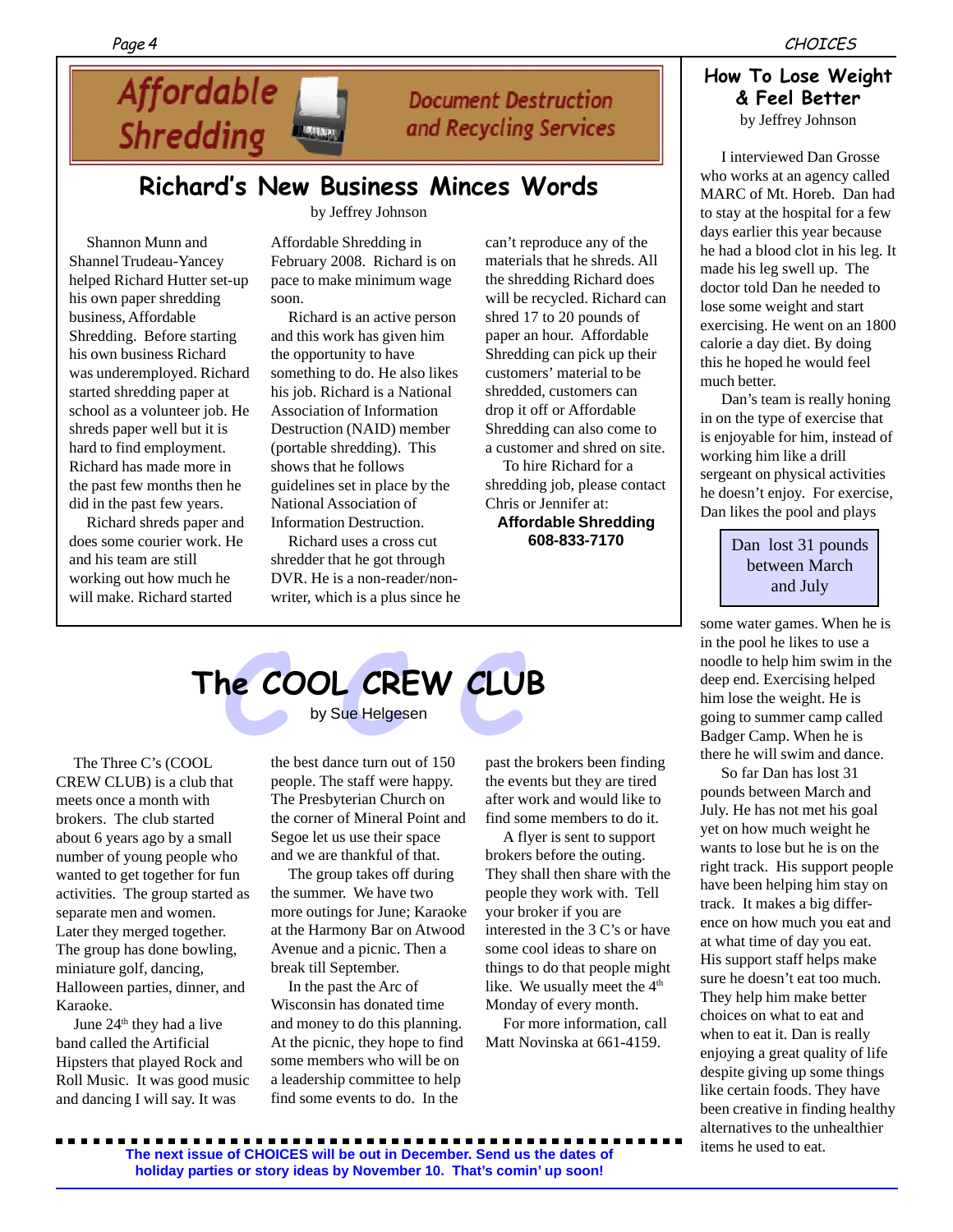# **FASHION SHOW**

*THANK YOU to all who participated in making this event so successful*

*Steering Committee Amy Gunter Amy Querna Chantel Brown Jacquie Piraino Jessica Haven Jodi Hansen Melissa Kerl Mike Alioto Mindy Connors Nancy Murphy Odulia Halstead Rachel Friedman Rachel Weingarten Robin Kerl Sarah Karls Stephanie Iliff*

#### **Panelists:**

*Chantel Brown The Kohlman family (Katie, Chuck and Mary) Kathy Dauck Amy Kahl, Suzen Sez Laura Kuhl, Onusara Salon*

**Hosts and Moderators:** *Rachel Friedman Christina Wren*

**Special Guest:** *Ms. Wheelchair Wisconsin, Monica Kamal Rossa*

**Sponsor:** *Hawks Quindel Ehlke & Perry, S.C.*

**Photographers:** *Douglas Otto, runway shots Kelsy Schoenhaar, portraits*

**Other:** *Pick 'n Save, flowers*

**Emcee:** *Triple M Radio, Jonathan Suttin*

**Music:** *Ricardo Vasquez*

# *Fashion Models*

*Abigail Wilson Azalea Heinz Beth Brady Beverly Jeremiason Brandon Karandjeff Bridget Horan Chantel Brown Cheryl Pope Chris Black Chris Kaltenbach Christina Wren Cindy Wegner Connie Morgan Dallas Teufel Dawn Cieszynski Dawn Higgins Erin Light Gordon Brockelsby Grover Wilson Heather Huisman Jake Casper Jennifer Addis Jenny Sisulak Julie Fuller Katie Kohlman Katie McCarthy Lexi McSwain Linda Kapral Lisa Deneen Lori Bendorf Lori Zenke Mary Fischer Mary Rodgers Michelle Heus Nancy Dornfeld Naomi Stanek-Arness Rachel Christy Robin Kerl Susan Chandler*



*Lori Zenke 11/15/1959 to 9/4/08*

Lori delayed a planned surgery to be a participant in the Fashion Show on August 20. She was very proud to be a part of this show! She had the surgery the last week of August, but developed aspiration pneumonia during recovery, resulting in irreversible lung damage. Lori passed away early in the morning on Thursday, September 4, 2008 at St. Mary's Hospital. We say goodbye to Lori on p. 11.

# *Hair and Make Up*

- \* RZ & Company \* Rejuvenation Spa \*
- \* Onusara Salon (Laura Kuhl, also on panel) \*
	- \* Merle Norman Cosmetics \*
		- \* Mary Kay Cosmetics \*

# *Vendors*

**Card Project,** *Hand made cards \** **Heavenly Hats**, *Specialty hats* **CJ's Jewelry Design**, *Hand made jewelry* **Tina Sanders**, *Hand made jewelry*

**Kristin's Creations,** *Hand made hempen*

*fiber bracelets and other items*

**Darcy Zillner,** *Soaps \** **Ricardo Vasquez Productions,** *CDs*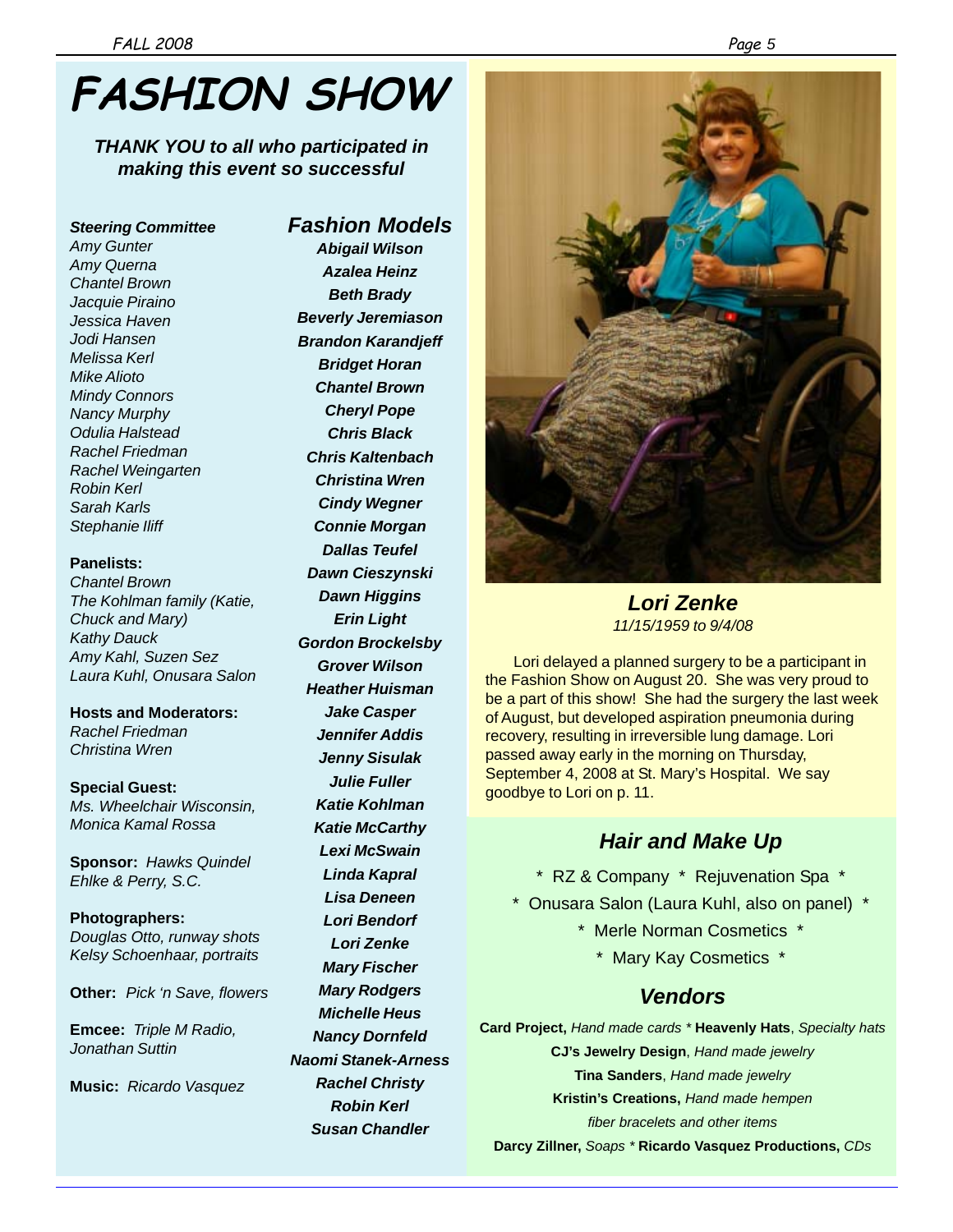# *6*

# *Cindy Wegner, From a Model's Point of View*

On August 20th at the Concourse hotel, I wore a black pantsuit with a plum sweater with buttons on the sleeve. I also wore black trouser socks and black shoes. They took pictures of me that I will pick up at Infoshare. I had my hair done and had make-up applied. My pantsuit was donated by Elaine Bryant of East Towne Mall. We practiced twice in June and July at the Olin Avenue building and the Concourse Hotel.

I was scared at first but I really enjoyed it a lot. My family and friends came to see me. There were about 40 models, all with disabilities.

# *Model Azalea Heinz*

Azalea's flattering outfit is perfect for wearing to work, or for almost any occasion. Portrait by Kelsy Schoenhaar.



# *Model Katie Kohlman*

looks great in the bright green top with long print scarf, holding a contrasting red-orange gladiola sprig. Portrait by Kelsy Schoenhaar.



# *Retailers Who Loaned or Donated Clothes*

\* Deb Shop \* Mens Wearhouse \* A Woman's Touch \* \* Suzen Sez (Amy Kahl, also on panel) \* Heavenly Hats \* \* Wild Child \* Lane Bryant \* Target Greatland \* \* Atelier Art to Wear \* Maurices \* \* Katy's American Indian Arts \* Catherine's \*

**The next issue of CHOICES will be out in December. Send us the dates of holiday parties or story ideas by November 10**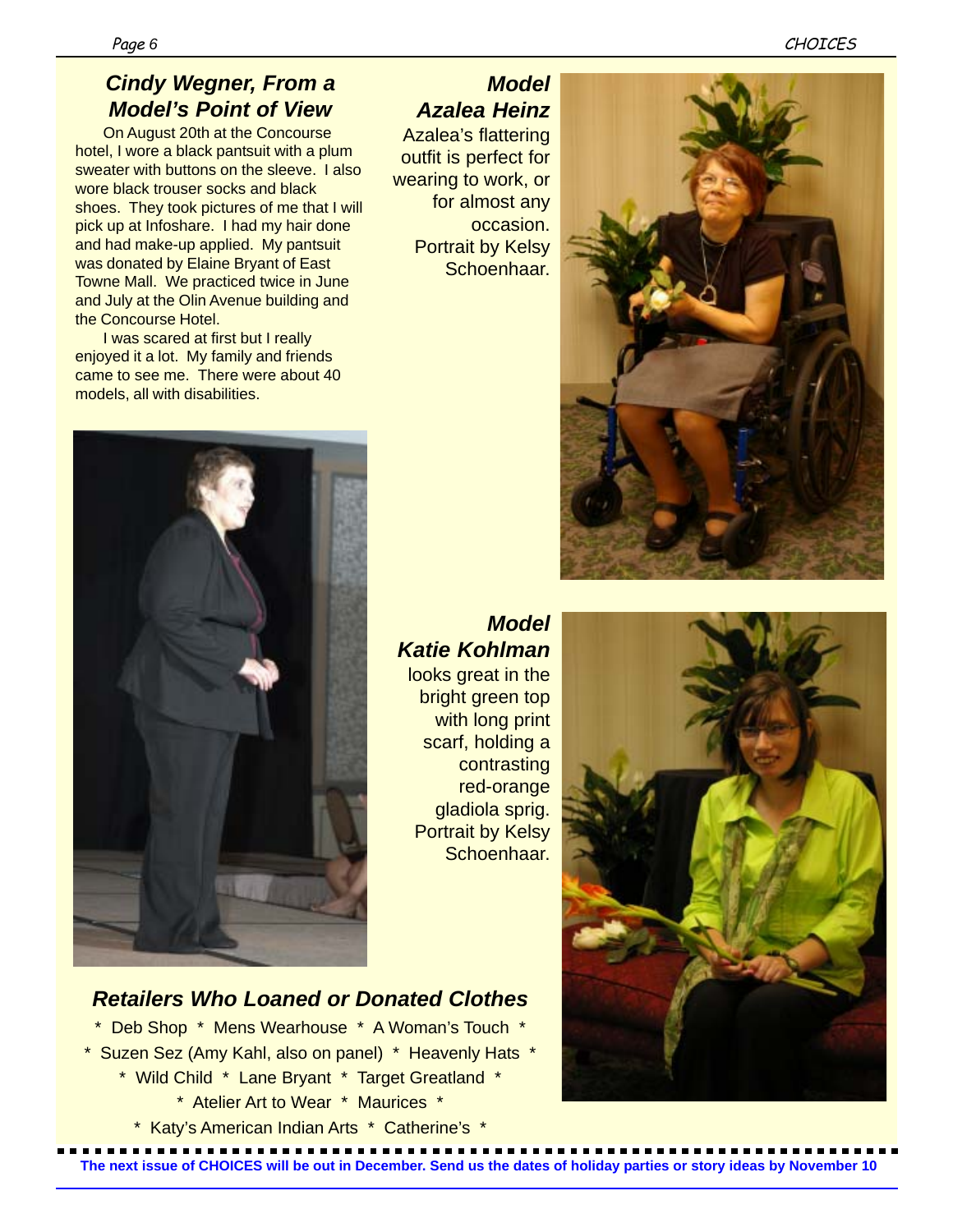# **Book Review: Every Man A Tiger**

by Christa Decker



 The book I read was Every Man a Tiger by Tom Clancy, with General Chuck Horner, Air Force (retired). It told the story of the war experiences of the men and a few women in Iraq. It talks about

how they fought from the air, shooting at people, and also how they fought on the ground. Most of the time, they felt very frightened. At the end of the book when they got off the plane, at home, they were very glad to see their families because they had been afraid they wouldn't see them again.

 I liked reading about the people's stories. It was very interesting to read about what they did and how they felt. I especially liked it when they came home alive. It was a well written book. I didn't like it that they were in airplanes and fighting all the time. It missed out on saying where they were when they camped in the tents. I would recommend this book to other people, it was an interesting book.

# **CAN ANYBODY HEAR WHAT I HEAR? by Dale Buttke**

**Can anyone hear what I can hear? That's the question I ask. From day to day I do my task. A high pitch hum I hear, To me, it's a great fear. Because I feel like I'm going crazy, But yet, I'm certainly not lazy.**

**It seems like people are deaf, But I will do my best To speak as loud as I can And I hope to go to a beach and sand.**

> **Maybe one day I'd speak like a storm Or will my clothing be torn. But I will still be quiet, Or I will be decided, To be not so quiet.**

**The hum I will still hear Makes me go into tears. Can anybody hear what I hear?**

# **DORA'S PET CORNER**

# **Rabbits for Adoption** by Dora Norland

For this issue we had the chance to go to the Dane County Humane Society or DCHS; we went there to see the rabbits that were up for adoption. We met with Joan, a woman who works there, to learn about rabbits. Joan's an expert on rabbits!! If you are going to adopt a rabbit, there are things you need to know about them.

Rabbits eat hay, pellets [like Purina rabbit chow], vegetables and fruits too. Rabbits need to have wooden chew toys to stop their teeth from growing too long. They need their water changed daily. Rabbits can be litter box trained, just like your cat. They like hay in a litter box; the hay teaches them to use the litter box.

Rabbits need to have a big cage to live in. Rabbits have to stay inside their cage when you're not there to watch them. But they need exercise too so they need to get out of their cages every day.

Rabbits like a routine and also need peace and quiet. They like to have a playmate and it's good to have 2 rabbits to keep each other company.

Rabbits have to get a check-up once a year; rabbits need to go to a special vet who knows how to treat and handle rabbits. Rabbits need to be handled very carefully; they can hurt their backs if they are not picked up in the right way. Rabbits do not need to have any shots like cats or dogs. Rabbits can live for 8-12 years.

There is a lot to learn if you decide to adopt a rabbit. People at DCHS will give you lots of information and help you learn more about how to take care of a rabbit. There is an adoption fee for rabbits: \$25 for 1 rabbit and \$40 for 2 adults or a bonded pair. A bonded pair is 2 rabbits that are great friends and want to go to the same home.

If you want more information call the Dane County Humane Society at 838- 0413. Their address is 5132 Voges Road in Madison, if you want to visit.

You can check out the rabbits for

# **Journalism Teams**

by Emily Datta

**In the field of Journalism** there are several branches and positions to become involved in. A newspaper or newsletter is made up of a huge team of editors, reporters, photographers, and writers! The first position in journalism is the editor.

The **Editor** is in charge of editing/ correcting the reports, which can be made into articles. The second position in journalism is the reporters.

The **reporter** gathers the information and quickly writes a short story about the event right where it is happening and rushes to the scene where the event takes place. The next position in journalism is the writer.

The **writer** also plays an important role in the journalism team, because the writer takes notes about all the hot button topics about the event or from a book. Then they write stories based upon their notes they've written down. To sum up this story on Journalism, editors, writers and reporters are part of a big important team who handles the process of writing stories, which are happening in the media and through the world bringing the news to you.  $\# \# \#$ 

adoption and see their pictures by going to DCHS's website: www.giveshelter.org.

There are many breeds and colors of rabbits. Go take a look!

**Princess, a blind Holland Lop rabbit**



**Snowflake, an English Spot rabbit**

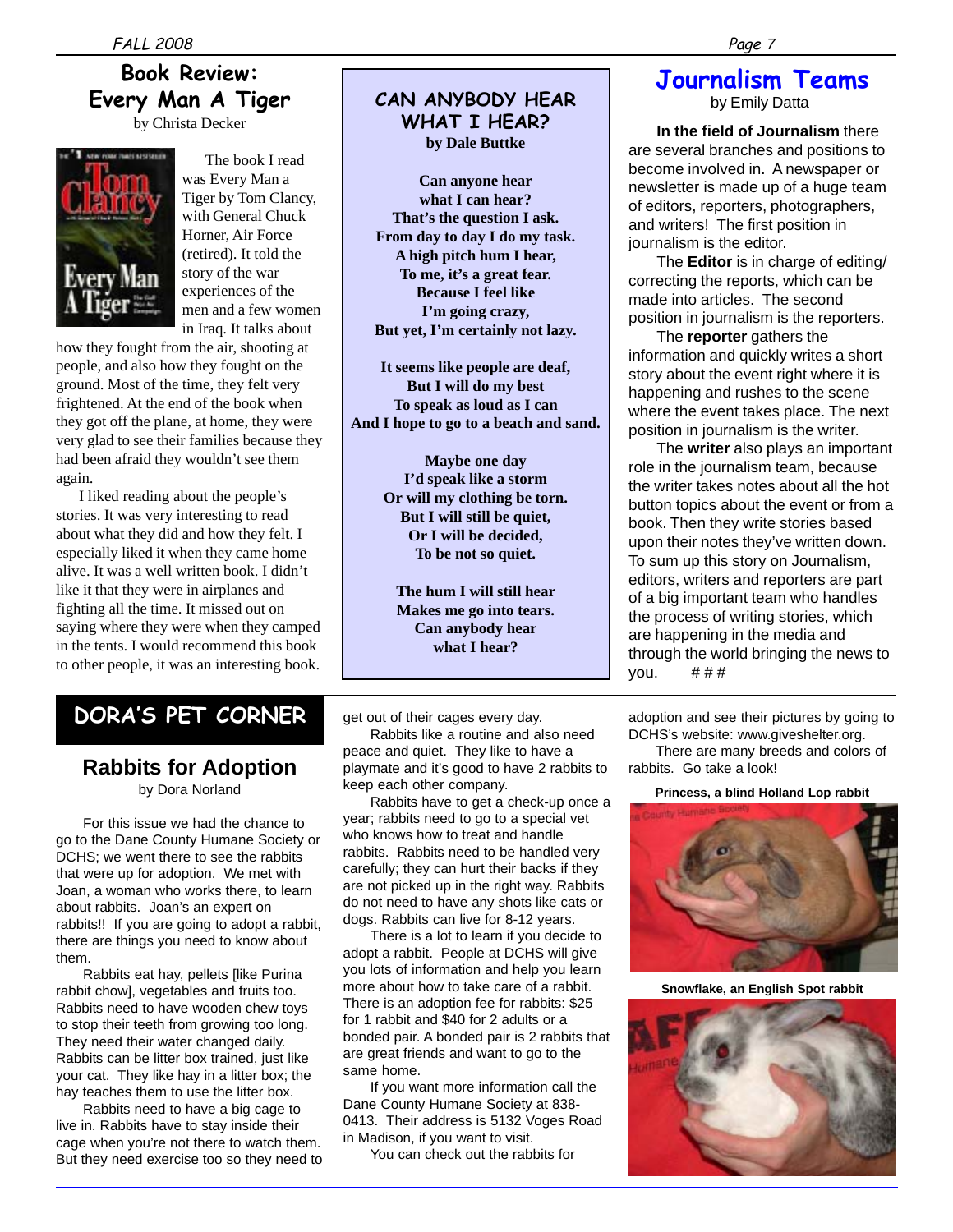

#### **INTERVIEW WITH ANNE EICHENMEYER, A VOLUNTEER FOR BARACK OBAMA** by Dan Remick

*Dan: Where does Obama stand on the budget and how can we get more money back in to our own country?*

**Anne:** We are spending more money on the war and not our people in own country. That is not right. We have a lot of people in our Country who have disabilities and aging issues spend a lot of money on medication. Obama wants healthcare to be more accessible to all Americans.

*Dan: What is Barack going to do about high gas and food prices? Also, how to stimulate the economy?*

**Anne:** Increase job opportunities for people with disabilities and use alternative fuel.

*Dan: Where does Obama see the state of the country in 4 years?*

**Anne:** He wants help for Americans who are struggling and also educating citizens of the world and climate change needs to be addressed.

*Dan: What are Obama's hopes for people with disabilities?*

**Anne:** To help strengthen the ADA, support community living, increase job opportunities, provide educational opportunities, fully funding IDEA, and support small businesses owned by people with disabilities.

# **JOHN MCCAIN**

John McCain is very concerned about the rising incidence of autism among America's children and has continually supported research into its causes and treatment. He has heard countless stories about families' hardships obtaining a diagnosis for their children's autism and accessing quality medical treatment. He believes that federal research efforts should support broad approaches to understanding the factors that may play a role in the incidence of autism, including factors in our environment, for both prevention and treatment purposes.

John McCain was proud to lend his support to the Combating Autism Act of 2006, which he cosponsored, and worked to ensure its enactment. John McCain understands that despite the federal and scientific research efforts to date, the exact causes of autism are not yet known and greater research is needed to understand this disorder. As President, John McCain will work to advance federal research into autism, promote early screening, and identify better treatment options, while providing support for children with autism so that they may reach their full potential.

# **INFORMATION ON VOTING**

In the Dane County area there are many ways to vote. You can go to the polls or you can use an absentee ballot to vote before election day.

To vote absentee, you can go to the city, town, or village clerk's office. The deadline is 5 p.m. on the day before the election. You may mail a request for an absentee ballot. Mail your request to the City or County Clerk's office no later than the Friday before election day. For more information, if you live in the City of Madison call the City Clerk at (608) 266-4601. If you don't live in Madison, call the Dane County Clerk: (608) 266-4121. You can also check out the Clerks' offices at their websites: http://www.cityofmadison.com/election/voter/index.cfm , and http://www.countyofdane.com/coclerk/ccvoting.htm

If you want to vote at the polls on election day and you do not know where to go to vote, you can call the City or County Clerk and they will tell you. All the polls close at 8 pm on election day.

**Opinions given above are those of the candidates and are not intended to represent an endorsement by the Waisman Center.**

# **THE ARC-DANE COUNTY** 9th Annual Halloween **COSTUME PARTY**

# **SUNDAY**

**October 26, 2008 2:00 pm – 5:00 pm**

# **POOLEY'S**

**5441 High Crossing Blvd Madison, WI 53718 (3/4 mile from Eastgate Cinema)**

# **WHEELCHAIR ACCESSIBLE FREE PARKING**

**Tickets must be pre-purchased from The Arc-Dane County for each person!**

> *Sorry, no free tickets for staff, attendants, or family members*

**MUSIC! DANCING! MUNCHIES! DOOR PRIZES! PARADE OF COSTUMES! Limit of 350 people, first-come, first served**

**ARC-Dane member \$3.00 Non-member \$5.00 Ticket requests must be received by Monday, Oct. 13**

**NOTE: everyone must carry emergency contact information at the party**

**and everyone must provide own transportation to and from the party**

Send Name and/or agency of person responsible for distributing tickets, address, phone/s, # tickets @\$3, # tickets @\$5, Total \$ amount due. Checks payable to The Arc-Dane County **FAX #: 608-833-1307 E-MAIL: arcdane@chorus.net PHONE:** 608-833-1199